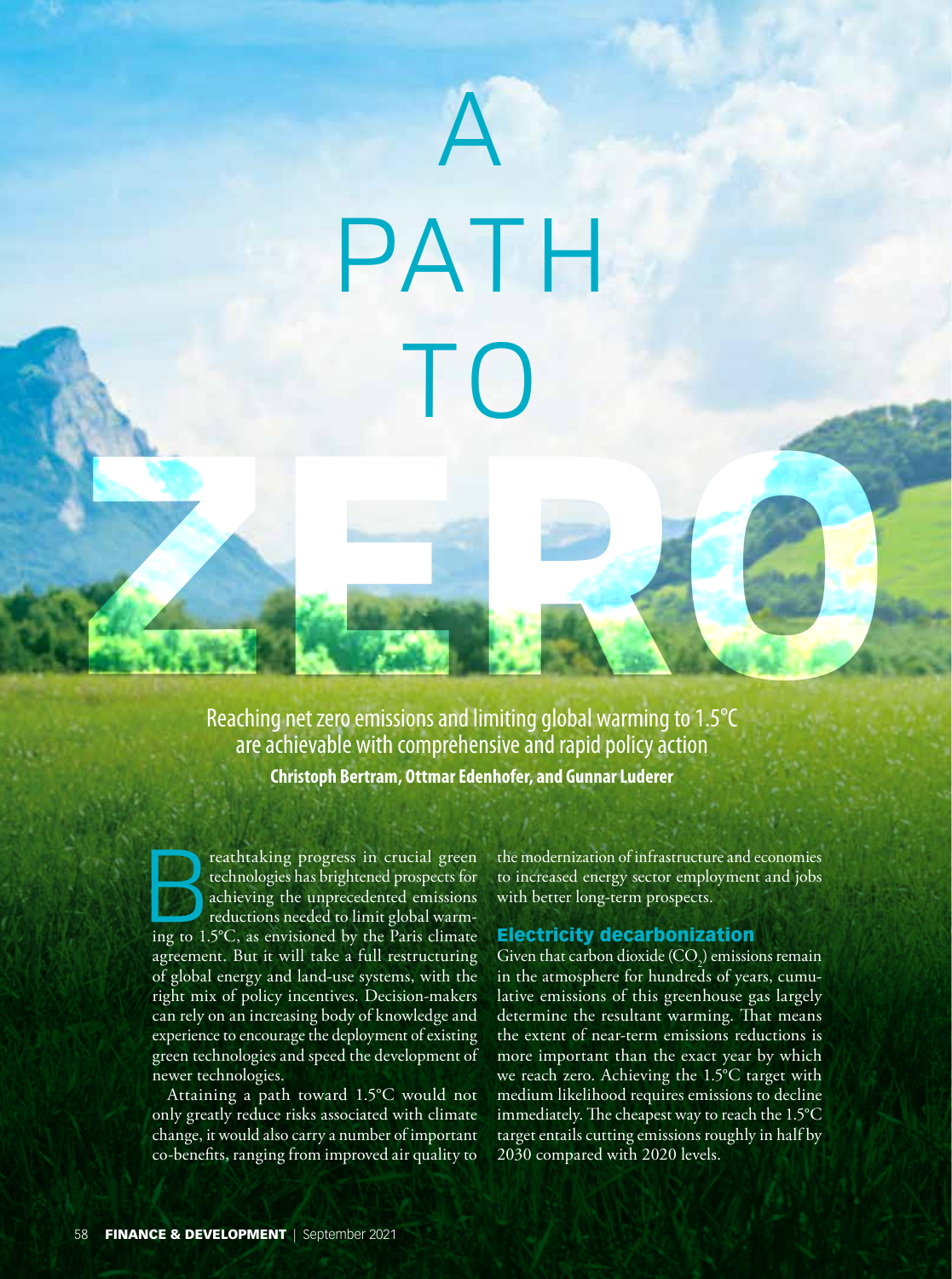The first key to these pathways is the electricity sector, which currently contributes roughly a third of total  $\mathrm{CO}_2$  emissions (see chart). While electricity generation is still dominated by coal and gas, the addition of new capacity from wind and solar power increasingly outweighs fossil-fuel-based capacity gains.

The pandemic has shown that electricity systems tend to become cleaner with reduced demand, as higher-cost coal and gas power plants get switched off first, while solar, wind, nuclear, and hydro continue to generate as much electricity as can be taken up by the markets (Bertram and others 2021). Clearly, more efficient use of electricity can contribute significantly to swifter emission declines without sacrificing system capacity. This will be especially valuable in the next decade, when a large share of electricity generation will still come from carbon-intensive fossil fuels.

Increased efficiency in liquid, solid, and gaseous fuel consumption by industry, transportation, and buildings is even more crucial, because gains in efficiency lead to immediate emission reductions.

Limited availability of clean power technology is no longer an impediment to the decarbonization of electricity—solutions for integration are also improving—but the slow phaseout of fossil-fuel-based capacities is. Regulation of greenhouse gas emissions, ideally via some form of carbon pricing, is necessary to shift new investments to green power technology and create incentives for phasing out power plants. If the global community is successful in seizing the opportunity offered by rapid power system decarbonization, the power sector can slash its emissions by more than two-thirds by 2030, as shown in the Net Zero 2050 scenario in the chart.

What about land use and achieving net zero emissions? The land sector currently includes both  $CO<sub>2</sub>$ sinks (uses that take carbon out of the atmosphere, such as establishing new forests) and  $\mathrm{CO}_2$  sources, most notably deforestation but also other land-use processes. Changes in land-use practices could even achieve  $\text{CO}_2$  neutrality in that sector by 2030 (though land use—chiefly agriculture—will inevitably continue to contribute to warming through methane and nitrous oxide emissions).

This leaves energy demand from industry, buildings, and transportation as the primary contributors of fossil-fuel-based  $\mathrm{CO}_2$  emissions in 2030 and beyond in scenarios in line with the

1.5°C target. In these scenarios, the combined emissions of these sectors would need to be more than halved by 2040 and to reach about a quarter of today's levels by 2050 in order to achieve carbon neutrality around that date.

Compensating for even this comparatively low level of residual emissions requires a very fast and challenging expansion of  $CO_2$  removal options, such as planting new forests, direct air capture capturing  $\mathrm{CO}_2$  from the atmosphere and then storing it geologically—and bioenergy with carbon capture and storage, or BECCS, technologies that produce clean energy from biomass while also capturing and permanently storing  $CO<sub>2</sub>$ .

Many of the technologies required to decarbonize the demand sectors involve direct or indirect electrification via hydrogen-based fuels, such as fuel cell technology and synthetic fuels (Ueckerdt and

## There are options for realizing a net zero global energy system in which be taken up by the markets (Bertram and others<br>
2021). Clearly, more efficient use of electricity can capturing and permanently storing Co<sub>2</sub>.<br>
contribute significantly to wifter emission declines Many of the technologies is offset by carbon removed.

others 2021). Moreover, these technologies are not yet deployed at scale in markets and will likely face institutional and environmental challenges. Their future performance and costs are thus considerably more uncertain than those of technologies deployed today (for example, renewable energy and battery-electric vehicles).

This uncertainty implies that there are various options for realizing a net zero global energy system, one in which all carbon added to the atmosphere is offset by carbon removed. If all these options develop more favorably than expected, it may also be possible (and worthwhile) to achieve stronger net negative emissions (removing more carbon than is added), thus lowering global mean temperature after its peak. If some technology options develop faster than expected, while others lag behind, the balance of options may be different than projected, but the overall net zero goal is still achievable. Only if all options develop more slowly than expected—or if unforeseen hurdles or bottlenecks cannot be overcome (for example, bioenergy-related sustainability issues)—would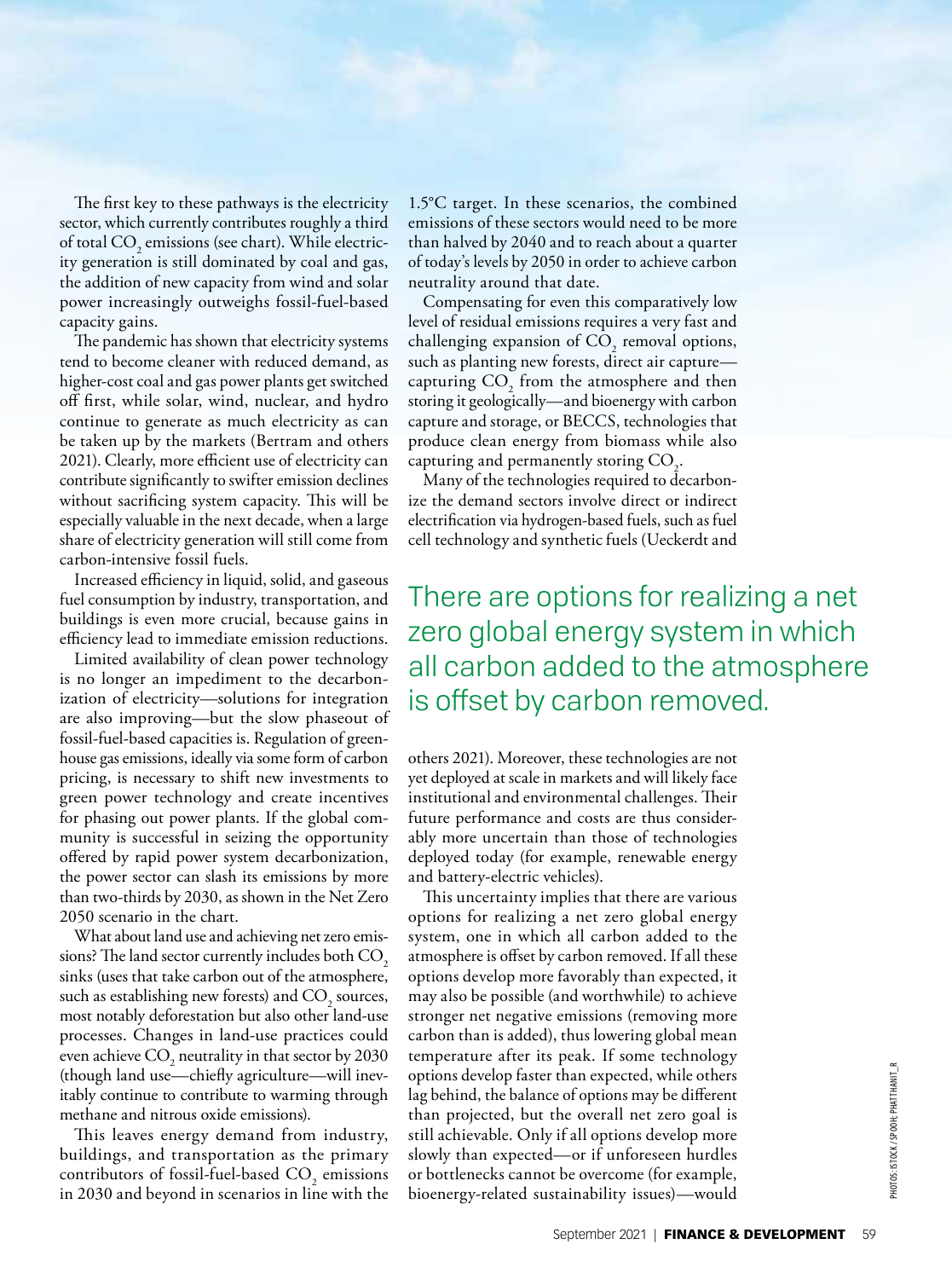

the Global Carbon Project.

**Note:** Non–electric supply includes emissions from the production of fuels, mostly from refineries. White lines show the required carbon neutrality dates according to the Intergovernmental Panel on Climate Change SR1.5 (2018). GtCO2/yr = gigatons of carbon dioxide a year.

achievement of net zero energy systems be much more difficult than currently projected.

#### Orderly transition

The transformation required to limit global warming to 1.5°C with acceptable likelihood must be comprehensive and rapid to succeed. Nevertheless, with the right mix of policy incentives it can be a relatively orderly process. In fact, an inclusive and just transition that leaves no one behind is a political prerequisite for continued policy support. Policymakers should therefore carefully implement a mix of policies that rely on the right tools.

A central tool for this transition can be a carbon price, implemented either as a permit market like the European Union's Emissions Trading System or a carbon levy that rises over time. The Network for Greening the Financial System's "Net Zero 2050" scenarios (NGFS 2021) estimate carbon prices of between \$100 and \$200 a ton of  $CO_2$  in 2030, rising sharply until 2050. However, carbon prices in the long term can be kept lower if auxiliary policies absorb some of the decarbonization burden, as can be seen, for example, in the International Energy Agency's "Net Zero by 2050" scenario (IEA 2021) in which regulatory policies play a much more prominent role and carbon prices do not exceed \$250 until 2050. (The NGFS scenario set, developed in partnership with an academic consortium led by the Potsdam Institute for Climate Impact